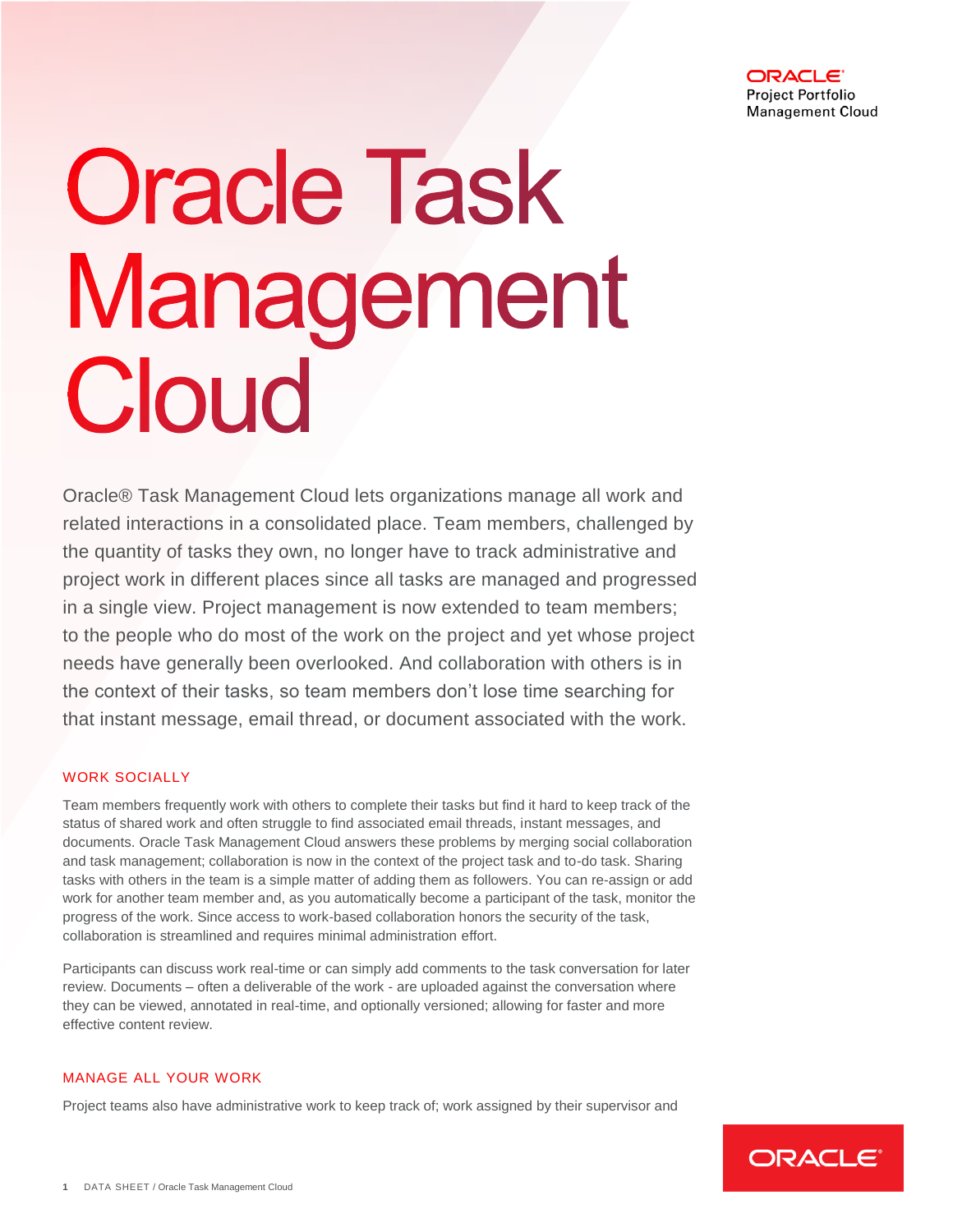their personal to-do list. Since non-project work is often managed offline, in a notepad, in their heads, or via email it's easy to lose track of when something is due or simply have work fall through the cracks. Oracle Task Management Cloud addresses this by providing consolidated task management: Team members see the work they own or follow and can filter tasks by their priority, type of task (action items, project task, milestone, and to-do tasks), by the projects they are working on, and by dates; knowing what is due today, in the next 5 days, or upcoming. Task tagging capabilities let team members organize their tasks in a streamlined and efficient manner, to filter and focus their task list quickly and easily.

And, since they can manage all their work in one place, team members can focus on what's important rather than urgent; avoiding the distraction of that latest email.

| vision<br>$\equiv$                                                              | Search for people $\mathbb Q$                                                                                     | $\triangleright$<br>⋒                        | re<br>Emily Heather $\vee$        |
|---------------------------------------------------------------------------------|-------------------------------------------------------------------------------------------------------------------|----------------------------------------------|-----------------------------------|
| <b>Manage Tasks</b>                                                             |                                                                                                                   |                                              |                                   |
| O<br>$\times$<br>Search                                                         | Task List My tasks                                                                                                |                                              |                                   |
| <b>Filters</b>                                                                  | <b>Hide Filters</b>                                                                                               | Sort By Finish Date                          | 圁<br><b>Create</b><br>$\vee$<br>╾ |
| <b>Collapse All</b><br><b>Expand All</b><br><b>Task List</b>                    | Define Project Scope <sup>1</sup><br><b>Implementation Consultant Training</b><br><b>Created by Pierre Girard</b> | Start 3/26/18<br>Finish 3/28/18<br>Priority  | ы.<br>75%                         |
| <b>My tasks</b><br><b>Followed tasks</b><br><b>Completed tasks</b>              | Data Conversion<br><b>Dixon SCM Implementation</b><br><b>Created by Amy Marlin</b>                                | Start 1/29/18<br>Finish 3/30/18<br>Priority  | 60%<br>$\checkmark$               |
| $\blacktriangleright$ Finish<br><b>■ Task Type</b>                              | <b>Identify Impacted Teams</b><br><b>Implementation Consultant Training</b><br><b>Created by Pierre Girard</b>    | Start 4/2/18<br>Finish 4/13/18<br>Priority   | 25%                               |
| <b>Action items</b><br><b>Milestones</b><br><b>Project tasks</b><br>To-do tasks | Review New Technology Skill Requ<br><b>Amplementation Consultant Training</b><br><b>Created by Pierre Girard</b>  | Start 4/16/18<br>Finish 4/20/18<br>Priority  | 40%                               |
| ▶ Progress<br>$\blacktriangleright$ Project                                     | Update handover documentation fo <sup>17</sup><br>To-do task                                                      | <b>Start</b><br>Finish 4/27/18<br>Priority 3 | 0%                                |
| <b>Priority</b><br>$\blacktriangleright$ Exception                              | Define Technical Requirements<br><b>A</b> Implementation Consultant Training<br><b>Created by Pierre Girard</b>   | Start 5/9/18<br>Finish 5/15/18<br>Priority   | 50%                               |
| $\triangle$ Tag                                                                 | UAT Sign Off                                                                                                      | Start 5/18/18                                |                                   |

Figure 1. Task Management Work Area

# REAL-TIME PROGRESS

Team members feel that progress entry doesn't contribute to getting the work done; it can be time consuming and, left to the end of the reporting period such as at the end of the week, can often be late and inaccurate. Oracle Task Management Cloud addresses these issues by providing easy and intuitive real-time progressing; team members simply progress tasks with a single click as the work progresses, either marking them as started or finished, providing immediate insight into their progress.

Team members using the collaboration capabilities as an integral part of their work output are more likely to progress their work in real-time; taking an administration burden off the project manager, providing a more accurate and up-to-date project status and offering more effective project management.

#### **Key Features**

- Collaborate real-time with others in the context of work
- Annotate shared documents
- Add new work and gain visibility into status
- Manage your project and nonproject work in one place
- Manage milestones and deliverables
- Progress work with a single click
- Associate documents and conversations to your work
- Identify and document issues
- Manage your calendar and profile
- Mobile team member application
- Real-time self-service reporting on task management information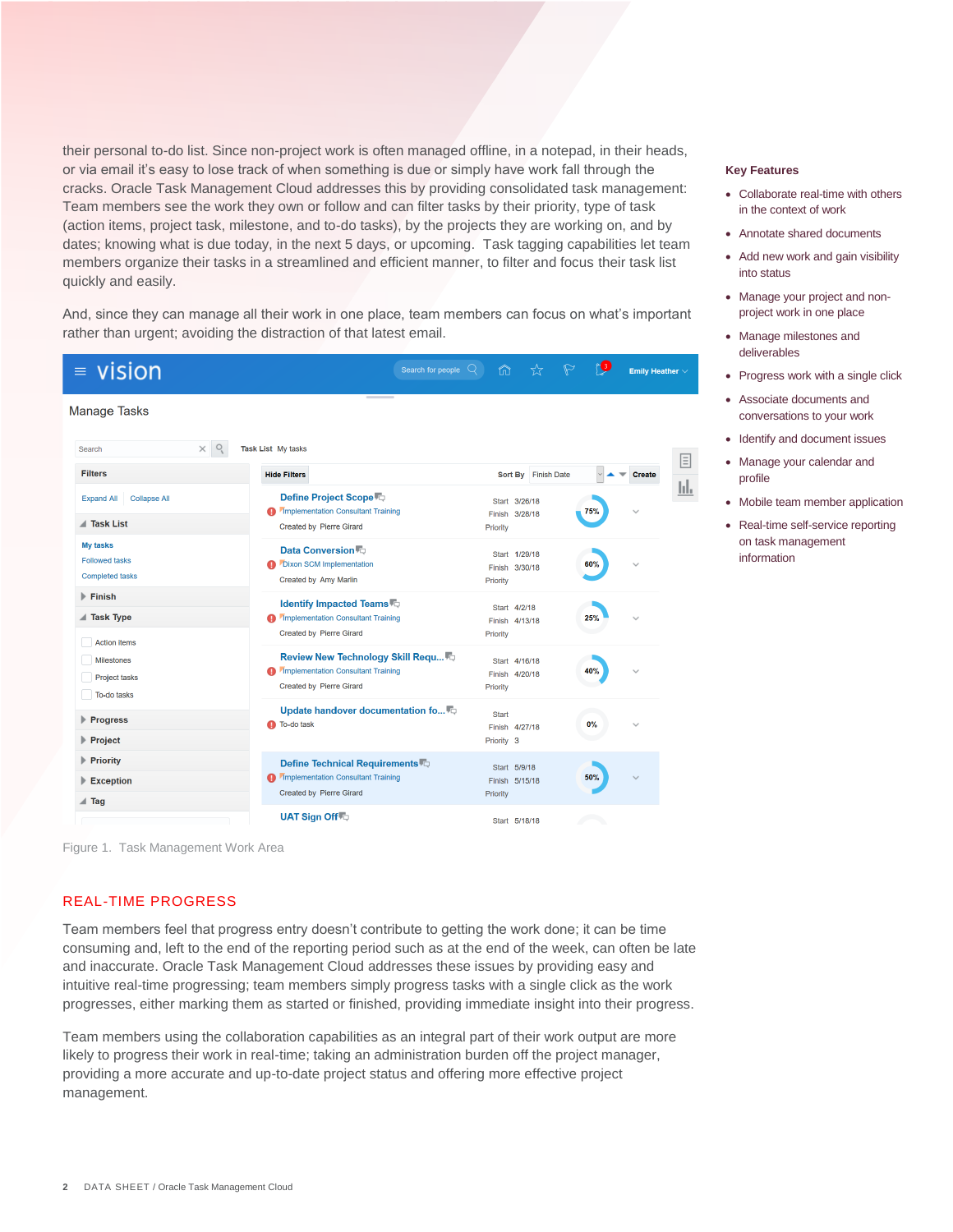| New Activity                                                                                                                                                                                                 |                         | Quick Progress                                                                                                                                                                                                                                                                                                                                                                                         |           |                          |                                                                  |                                                                                              |                         |
|--------------------------------------------------------------------------------------------------------------------------------------------------------------------------------------------------------------|-------------------------|--------------------------------------------------------------------------------------------------------------------------------------------------------------------------------------------------------------------------------------------------------------------------------------------------------------------------------------------------------------------------------------------------------|-----------|--------------------------|------------------------------------------------------------------|----------------------------------------------------------------------------------------------|-------------------------|
| Tasks Issues                                                                                                                                                                                                 |                         | This week                                                                                                                                                                                                                                                                                                                                                                                              | All tasks |                          |                                                                  | $\blacktriangledown$                                                                         | <b>Manage My Tasks</b>  |
| Project All tasks<br>$\blacktriangledown$<br><b>Define Technical Requirements</b><br>Implementation Consultant Training > Definition > Define Training Requirements<br>۰<br>Updated on 1/16/19 by Amy Marlin |                         | <b>User Acceptance Testing</b><br>$\mathbf o$<br>Cloud Implementation > System Definition > Build<br>To be started on 2/4/19<br><b>Review New Technology Skill Requ</b><br>Implementation Consultant Training >> Review Existing Skill Sets<br>To be finished on 2/13/19<br><b>Identify Impacted Teams</b><br>Implementation Consultant Training >> Review Product Roadmap<br>To be finished on 2/6/19 |           |                          |                                                                  |                                                                                              | <b>Mark as Started</b>  |
|                                                                                                                                                                                                              |                         |                                                                                                                                                                                                                                                                                                                                                                                                        |           |                          |                                                                  |                                                                                              | <b>Mark as Finished</b> |
| <b>Skills Gap Analysis</b><br>Implementation Consultant Training >> Review Existing Skill Sets<br>Updated on 1/16/19 by Amy Marlin                                                                           | <b>Mark as Finished</b> |                                                                                                                                                                                                                                                                                                                                                                                                        |           |                          |                                                                  |                                                                                              |                         |
| My Profile                                                                                                                                                                                                   | $^{22}$                 | Calendar                                                                                                                                                                                                                                                                                                                                                                                               |           |                          |                                                                  |                                                                                              |                         |
| Edit My Profile<br>Edit E-Mail Notification Settings                                                                                                                                                         | Ð                       | 亩<br>Wednesday                                                                                                                                                                                                                                                                                                                                                                                         | Feb 6     | Today<br>$^{++}$         |                                                                  | 2/6/19 - 2/19/19<br>Training: Cloud Updates: 4 Hours<br>Confirmed : Dixon SCM Implementation |                         |
| <b>Emily Heather</b><br><b>Team Members</b>                                                                                                                                                                  |                         |                                                                                                                                                                                                                                                                                                                                                                                                        |           | ۰<br>$^{\tiny{+ +}}$     | <b>Identify Impacted Teams</b><br><b>User Acceptance Testing</b> |                                                                                              |                         |
| Business World End Us<br><b>Project</b><br>M                                                                                                                                                                 |                         | Thursday                                                                                                                                                                                                                                                                                                                                                                                               | Feb 7     | $^{\tiny{+ +}}$<br><br>۰ | <b>User Acceptance Testing</b>                                   | Confirmed : Dixon SCM Implementation<br>Review New Technology Skill Requirements             |                         |
| Administrator Amy Marlin Amy Vargo Consultant Henry McNalley                                                                                                                                                 | $>$ $\gg$               | Friday                                                                                                                                                                                                                                                                                                                                                                                                 | Feb 8     | $^{\tiny{+ +}}$          | I have all a service in the same of the self-term                | Confirmed : Dixon SCM Implementation                                                         | $\sim$                  |

#### **Key Business Benefits**

- Unified view of all work
- Focus on important work not just urgent work
- Quickly progress your work
- Effectively manage work in collaboration with others
- Reduce time spent searching for documents, instant messages, and emails for your work
- Quick and accurate project planning
- Manage tasks anywhere

Figure 2. Team Member Dashboard

#### EMPOWERING THE TEAM MEMBER

Many of today's project management applications focus on the needs of the project manager even though the majority of work on projects is performed by team members. With Oracle Task Management Cloud we redress the balance, enabling team members in the management and execution of their work.

Team members are closest to the actual work; they often know what needs to be done better than the project manager. Yet when they identify some essential new work there is no easy way to add it to the plan: It's a manual process requiring a phone call, an email, or a meeting with the project manager. With Oracle Task Management Cloud team members can create their own tasks; the new tasks are highlighted on the project plan so the project manager can align them with existing work, make adjustments to the new tasks, or reject the new work. This reduces the time taken to develop the plan, achieves team "buy-in" since they have more of a voice in the planning, and ensures a more accurate plan.

Team members can also manage their schedule availability (entering planned training or vacation), the frequency of email notification, and upon encountering issues create and assign actions to others in the team. They can view details about confirmed and reserved project assignments from their calendar on the Team Member Dashboard, and quickly add to-do tasks while reviewing the calendar.

And when the team needs anytime, anywhere access, they use the simple and intuitive Oracle PPM Cloud Mobile application to best utilize the time between meetings or waiting for the subway: following tasks they care about, progressing their tasks, or adding new work. Leveraging the combined power of Oracle Social Network and Task Management, team members can collaborate socially on project work and documents, on iPhone or Android Smartphones - all while on the move.